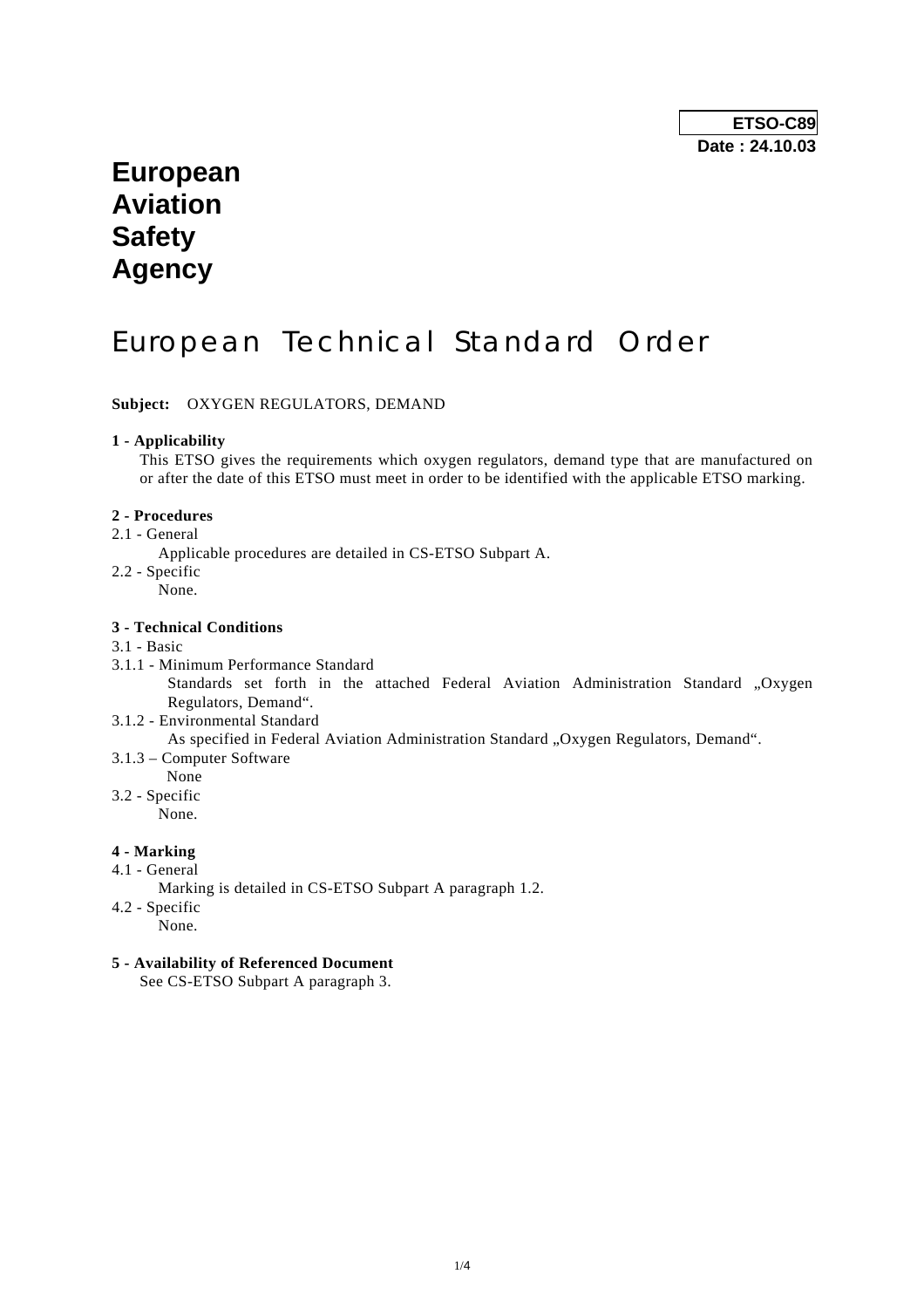#### **FEDERAL AVIATION ADMINISTRATION STANDARD**

#### **Oxygen Regulators, Demand**

#### **1. Purpose.**

 This standard contains minimum performance and quality control standards for the manufacture of demand oxygen system regulators.

#### **2. Classification.**

The term "demand regulator" includes all of the following classes of regulators:

 (a) Straight demand regulators designed to deliver oxygen only.

 (b) Diluter demand regulators designed to deliver a mixture of oxygen and air, and oxygen only.

 (c) Straight demand pressure breathing regulators (straight demand regulations designed to deliver undiluted oxygen under positive pressure).

 (d) Diluter demand pressure breathing regulators (diluter demand regulators designed to deliver undiluted oxygen under positive pressure).

#### **3. Design and Construction of Regulator.**

 To be eligible for approval under a TSO authorization, the regulator must possess the following design and construction characteristics:

 3.1 Demand regulators designed to be mounted directly upon an oxygen mask or the crewmember's clothing or safety harness must include a flexible oxygen supply tube connecting the regulator inlet with the oxygen supply system.

 3.2 Demand regulators must be constructed of materials that -

(a) Do not contaminate air or oxygen;

 (b) Are not adversely affected by continuous contact with oxygen; and

(c) Are at least flame resistant.

 3.3 (a) Demand regulators must be equipped with a 200 mesh screen, or equivalent filter, at the oxygen inlet port or at the oxygen inlet hose assembly.

 (b) Diluter demand and diluter demand pressure regulators must be equipped with screening or not more than 100 mesh and not less than 30 mesh, or equivalent filter, at the air inlet port.

 3.4 Diluter demand and diluter demand pressure breathing regulators must be provided with a means for manually selecting a delivery of undiluted oxygen. If the selection means is controlled by a rotating handle or lever, the travel must be limited to not more than 180 degrees from the "normal oxygen" position to the "100 percent oxygen" position. The dilution position of the selection means must be designated "normal oxygen" and the nondilution position must be designated ...100 percent oxygen." The selection means must be such that it will not assume a position between the ..normal oxygen" and ..100 percent oxygen" positions.

 3.5 Straight demand pressure breathing and diluter demand pressure breathing regulations must be designed to provide oxygen at a positive pressure

of 11.0  $\pm 3.0$  inches H<sub>2</sub>O to determine mask peripheral leakage at altitudes below which positive pressures are hereinafter required. The means of obtaining this pressure must be by push, pull, or toggle control appropriately marked to indicate its purpose.

 3.6 Diluter demand and diluter demand pressure breathing regulators must incorporate means to indicate when oxygen is and is not flowing from the regulator outlet. This requirement does not apply to mask mounted regulators.

#### **4. Performance.**

 Two demand regulators of each class for which approval is sought must be shown to comply with the minimum performance standards set forth in paragraphs 4.1 through 4.10 in any position which the regulators can be mounted. Tests must be conducted at ambient atmospheric conditions of approximately 30 inches Hg and 70°F., except as otherwise specified. It is permissible to correct gas flow rates and pressures to STPD conditions by computation.

 4.1 (a) Demand regulators must supply the following oxygen or oxygen-air flows at not more than the specified outlet pressures. These characteristics must be displayed at all altitudes, with the oxygen supply pressure at al1 values within the design inlet pressure range, and with the diluter valve open and closed.

#### MAXIMUM OUTLET FLOW, SUCTION PRESSURE, LPM, ATPD: INCHES OF WATER

| -20 | 0.40 |
|-----|------|
| -70 | .80  |
| 100 | 1.00 |

 (b) Demand regulators must not flow more than 0.01 LPM, STPD, when the outlet suction pressure is reduced to 0 inches of  $H_2O$  under the conditions specified in subparagraph  $(a)$  of this paragraph.

 4.2 (a) Diluter demand and diluter demand pressure breathing regulators must supply the following percentages of cylinder oxygen, by volume, at the specified atmospheric pressures and corresponding altitudes. These oxygen percentages must be delivered at regulator outlet gas flows of 20, 70, and 100 LPM ATPD, with the oxygen supply pressure at all values within the design inlet pressure range.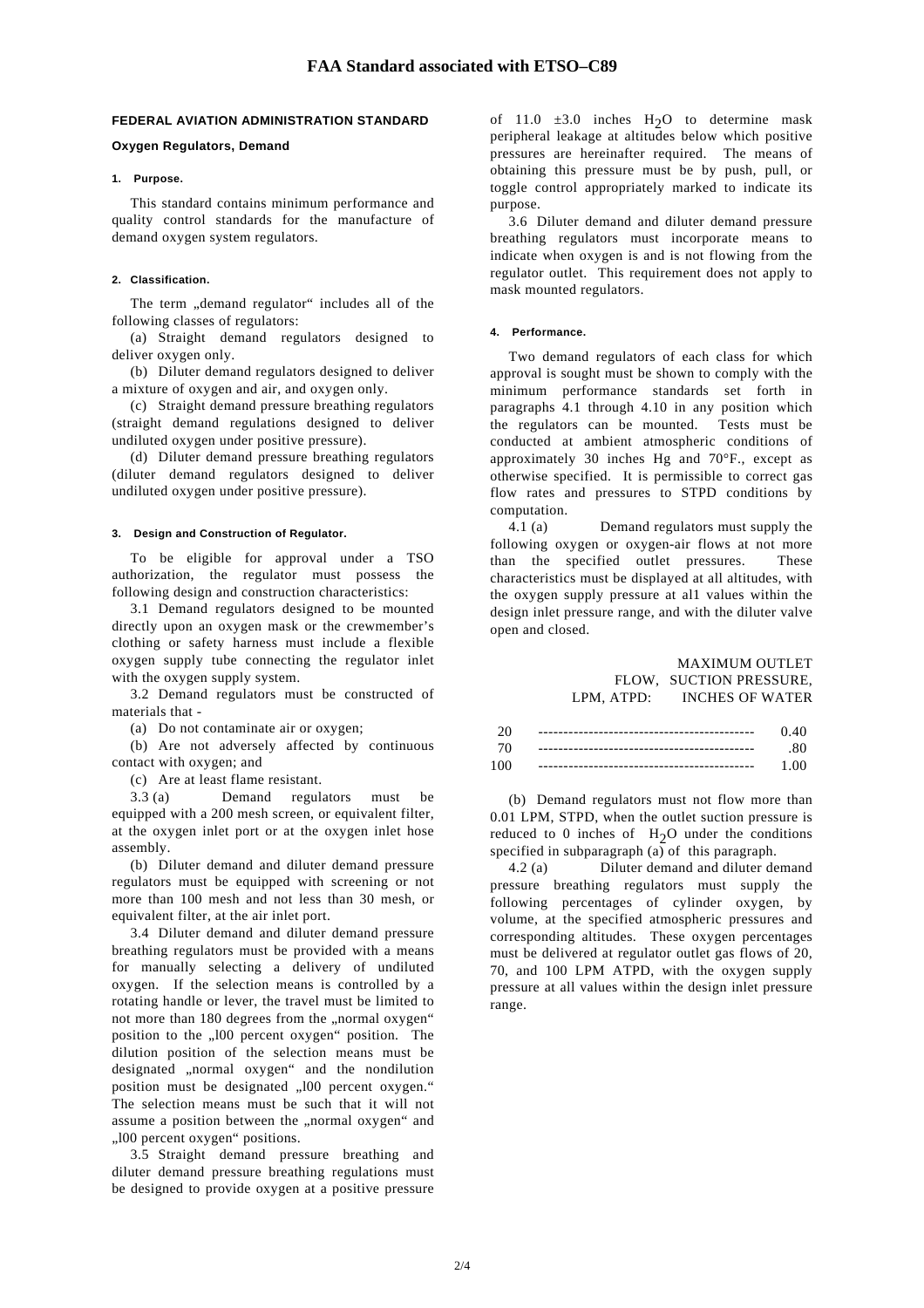|          |          | Minimum percent oxygen |           |
|----------|----------|------------------------|-----------|
|          |          |                        | Diluter   |
|          |          |                        | demand    |
| Pressure | Altitude | Diluter                | pressure  |
| mm Hg    | feet     | demand                 | breathing |
| 760      | 0        | 0                      | 40        |
| 632.4    | 5,000    | $\theta$               | 40        |
| 522.8    | 10,000   | 6                      | 40        |
| 429.1    | 15,000   | 14                     | 40        |
| 349.5    | 20,000   | 25                     | 40        |
| 282.4    | 25,000   | 40                     | 40        |
| 226.1    | 30,000   | 61                     | 61        |
| 179.3    | 35,000   | 91                     | 91        |
| 178.5    | 35,100   | 98                     | 98        |
| 141.2    | 40,000   | 98                     | 98        |
| 111.1    | 45,000   | Not                    | 98        |
|          |          | applicable             |           |

 (b) Straight demand and straight demand pressure breathing regulators must supply not less than 98 percent oxygen, by volume, at all altitudes under the conditions specified in subparagraph (a) of this paragraph.

 4.3 (a) Diluter demand pressure breathing regulators with the diluter valve open or closed, and straight demand pressure breathing regulators, must provide positive breathing pressure at a flow of 20 LPM, ATPD, in accordance with the following table:

#### ALTITUDE POSITIVE OUTLET 1,000 FEET PRESSURE-H<sub>2</sub>O

| 30 | ______________________________ | $0.0 + 3.5$  |
|----|--------------------------------|--------------|
|    |                                | $-0.0$       |
| 40 |                                | $2.5 + 2.5$  |
| 42 |                                | $6.0 + 1.5$  |
| 44 |                                | $10.0 + 1.0$ |
| 45 |                                | $12.0 + 1.0$ |

 (b) The positive pressure at 100 LPM, ATPD, must not increase by more than  $0.8$  inches  $H<sub>2</sub>O$  from the positive pressure at 20 LPN, ATPD.

 (c) The positive pressure at 0.01 LPM, ATPD, must not decrease by more than  $0.8$  inches  $H<sub>2</sub>O$  from the positive pressure at 20 LPM, ATPD.

 4.4 (a) The inward leakage of air through the regulator at sea level must not exceed 0.1 LPM, STPD, with a suction pressure of 1.0 inches  $H_2O$ applied to the outlet port, the oxygen supply inlet port sealed, and the diluter valve closed.

 (b) The outward leakage of air through the regulator at sea level must not exceed 0.1 LPM, STPD, with a positive pressure of 12 inches  $H_2O$ applied to the outlet port, the oxygen supply inlet port sealed, and the diluter valve open and closed.

 (c) The regulator outlet leakage must not exceed 0.01 LPM, STPD, with the regulator outlet port open and any oxygen supply pressure within the specified operating range applied at the regulator inlet port.

 (d) The regulator overall leakage must not exceed 0.01 LPM, STPD, with the regulator outlet port sealed and the regulator inlet port pressurized to a value equal to the maximum specified oxygen supply pressure.

 4.5 (a) Straight demand pressure breathing and diluter demand pressure breathing regulators must comply with paragraphs 4.1 through 4.4 after a negative pressure of 29 inches  $H_2O$  and a positive pressure of 24 inches  $H_2O$  are applied to the outlet port for a period of 2 minutes. The diluter valve and the regulator inlet port must be closed during these two pressure tests.

 (b) Straight demand and diluter demand regulators must comply with paragraphs 4.1 through 4.4 after a negative pressure of 29 inches  $H_2O$  and a positive pressure of 12 inches  $H_2O$  are applied to the outlet port for a period of 2 minutes. The diluter valve and the regulator inlet port must be closed during these two pressure tests.

 (c) Demand regulators must comply with paragraphs 4.1 through 4.4 after a positive pressure of 1.5 times the maximum oxygen supply pressure is applied to the inlet port, or to the inlet of the oxygen supply in the case of mask mounted regulators, for a period of 2 minutes. The positive pressure must be applied rapidly to simulate rapid opening of the supply valve. The diluter valve must be closed and the outlet port must be sealed during the test.

 4.6 (a) Straight demand and diluter demand regulators must comply with paragraphs 4.1 through 4.4 after being subjected to a change in pressure from not less than 12.2 p.s.i.a. to not less than 2.7 p.s.i.a. in not more than one second.

 (b) Straight demand pressure breathing and diluter demand pressure breathing regulators must comply with paragraphs 4.1 through 4.4 after beings subjected to a change in pressure from not less than 12.2 p.s.i.a. to not less than 2.1 p.s.i.a. in not more than one second.

 4.7 Demand regulators must comply with paragraphs 4.1 through 4.4 under each condition specified in subparagraphs (a) through (d) of this paragraph with the maximum oxygen supply pressure applied to the regulator inlet:

 (a) At a temperature of approximately 70° F. after being stored at a temperature of not less than 100° F. for 12 hours

 (b) At a temperature of 70° F. after being stored at a temperature of not warmer than -67° F. for 2 hours.

(c) At a temperature of not less than 130° F.

(d) At a temperature of not more than  $20^{\circ}$  F.

 4.8 Demand regulators must comply with paragraphs 4.1 through 4.4 after being subjected to the tests specified in sub-paragraphs (a) and (b) of this paragraph.

 (a) The regulator must be vibrated along each mutually perpendicular axis for one hour (three hours total), at a frequency of 5 to 500 cps, and at a double amplitude of  $0.036$  inches or an acceleration of  $2$ ,g," whichever occurs first. Mask mounted regulators need not be subjected to this vibration test.

 (b) The regulator must be subjected to an endurance test of a total of 250,000 breathing cycles.